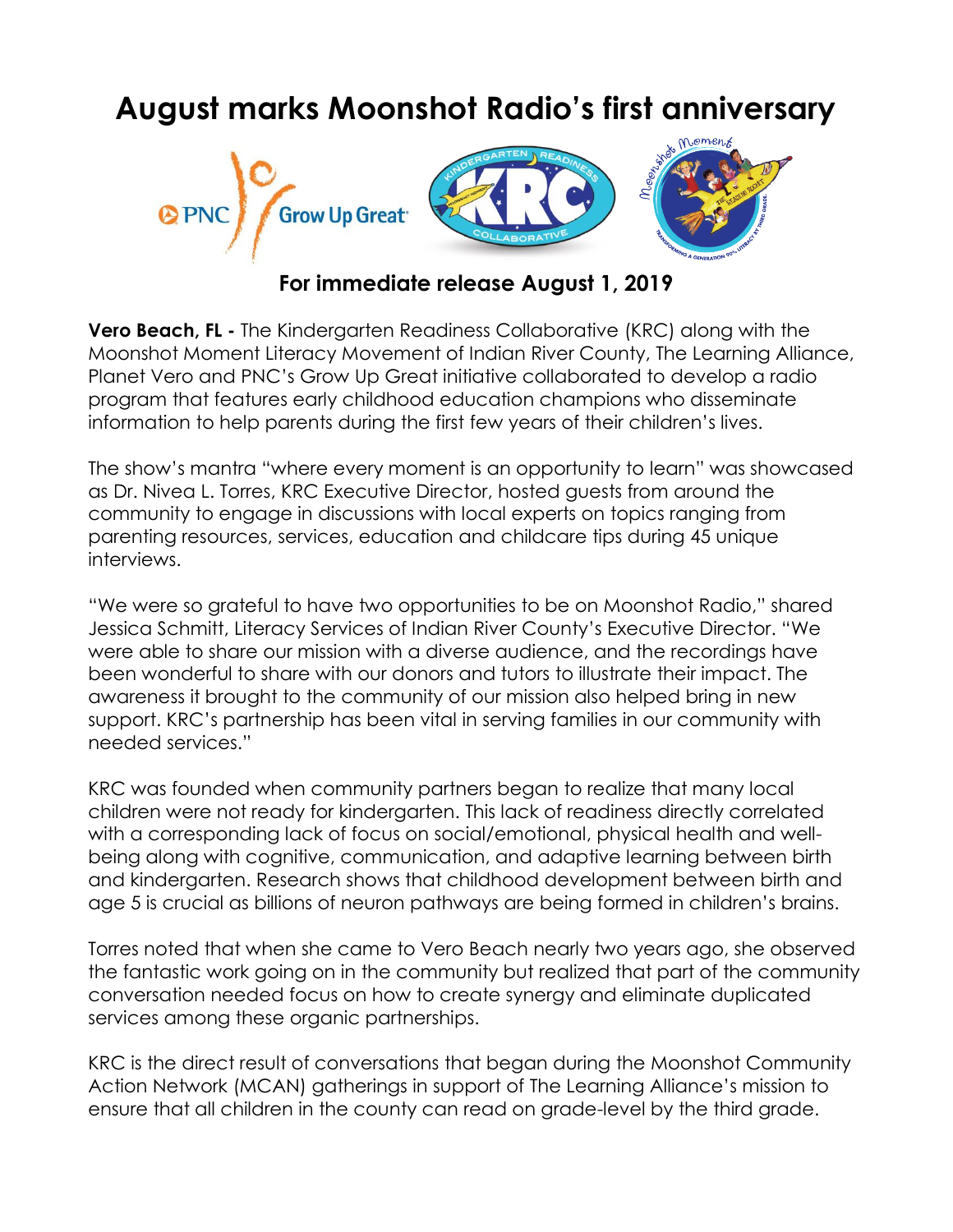"We call it Moonshot Radio because we're partners of the Moonshot Moment, and we are extending the conversation for many partners beyond MCAN. We're bringing it live to people, and we're thinking about ways where we can better serve the early childhood sector in the communities and the families that we serve," explained Dr. Torres.

"Moonshot Radio & TV is an exciting platform to shine the spotlight on local agencies, programs and services that make up Indian River County's robust early childhood system," said Shannon Maitland, Moonshot Radio & TV Executive Producer. "We are thrilled at the positive responses we've received from listeners and featured guests – with a reach of over 36,000 in our first season!"

"Our support of Moonshot Radio is a strategic investment in the future of Vero Beach preschoolers," said Cressman Bronson, PNC regional president for Southeast Florida. "Bringing awareness about the importance of early education to this community is essential. Studies have shown the measurable impact school readiness has on the success of at-risk children in school and life. By providing instructive and thoughtful solutions for parents, caregivers and local organizations through Dr. Torres' radio show, we're supporting a solid foundation for the growth and success of local children, their families and ultimately, our economy."

Looking to the future, Maitland said, "Moonshot Radio & TV is a win-win. Families and partners get information about things happening in their community, and it helps KRC fulfill our role of being a connector, a clearinghouse of information and an advocate for children. Season 2 will dive deeper into the great work being done locally, as well as the tremendous number of resources available for children and their families. With our forces combined, we are all making the future stronger for the next generation."

While the program was initially geared toward parents in the lower socio-economic group, it became apparent that the information the KRC was sharing through Moonshot Radio benefits all parents, no matter the zip code.

"The message we're sharing resonates with everybody in the community about the importance of early childhood education," noted Torres. And that's why the focus for the second season is to give parents a voice.

Be sure to listen for exciting news about KRC's work in the Gifford community. Last year the nonprofit hosted its Learn to Play parent training sessions in Fellsmere and is now launching this element of its Family Engagement initiative in Gifford.

"We want to highlight and celebrate what's happening at Dodgertown Elementary School, where they have created pathways from pre-school and VPK to kindergarten and beyond. It's a thriving school, and we want to celebrate that," shared Torres.

To learn more about the Kindergarten Readiness Collaborative, visit [www.krcirc.org](http://www.krcirc.org/) or call 772-617-4350. Tune in every Thursday at 3 p.m. and Saturday at 7:30 p.m. on 107.9